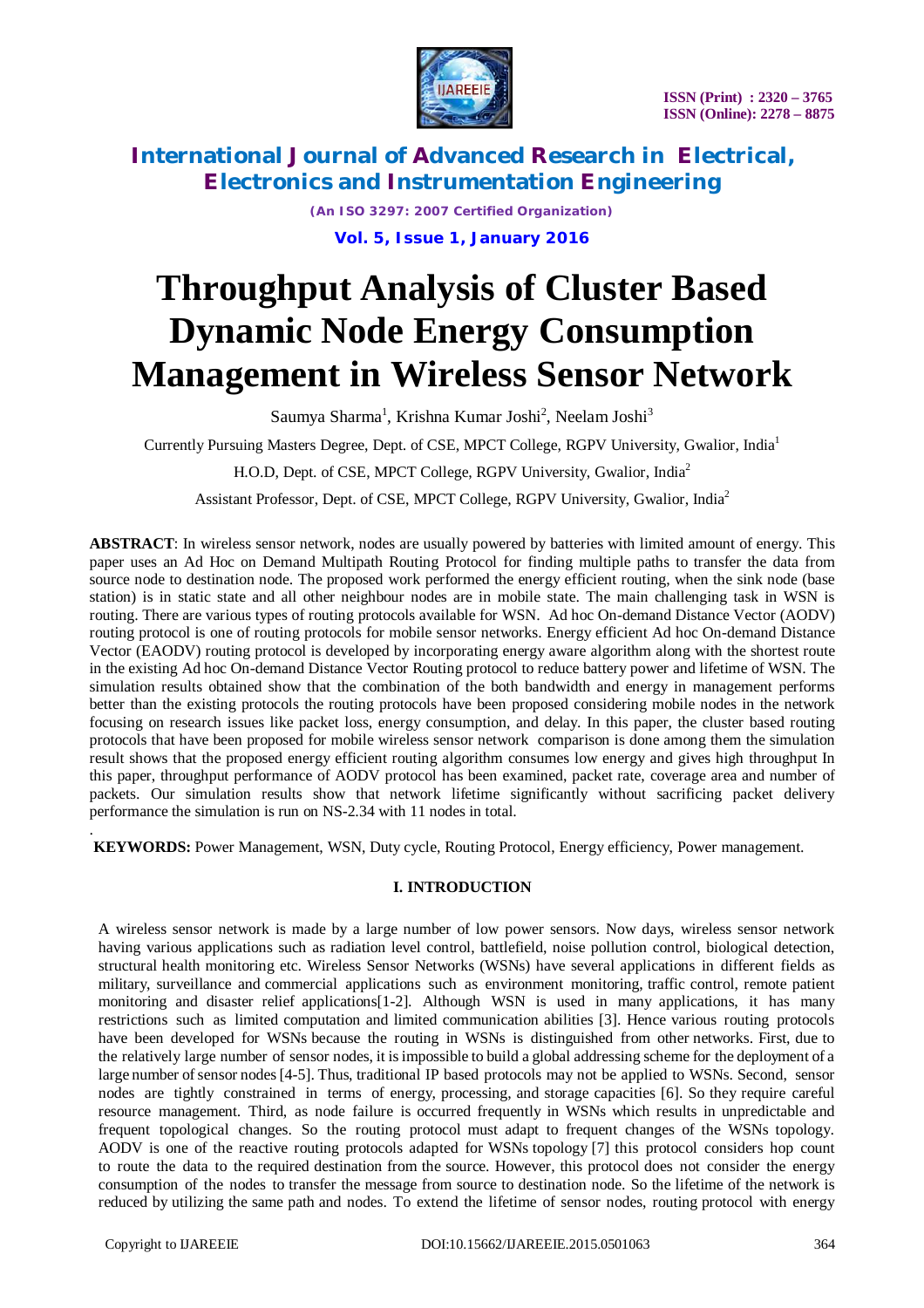

*(An ISO 3297: 2007 Certified Organization)*

### **Vol. 5, Issue 1, January 2016**

efficient is considered. And also it is desired to maintain the sensor nodes as long as alive as the sensor nodes are irreplaceable. Hence an attempt has been made to implement Energy aware Ad hoc On-demand Distance Vector (EAODV) by appending minimum residual energy along with minimum hop count in the Route Request (RREQ) message of the existing reactive routing protocol named AODV protocol. The throughput performance is evaluated for EAODV protocol and compared with AODV protocol by varying different criteria such as coverage area, packet rate and packet size in CBR traffic which is described in this paper.

#### **II. AD HOC ON DEMAND DISTANCE VECTOR ROUTING PROTOCOL**

The AODV [8] protocol is an on-demand routing protocol, which accomplishes the route discovery whenever a data transfer is requested between nodes. The AODV routing protocol searches a new route only by request of source nodes. When a node requests a route to a destination node, it initiates a route discovery process among network nodes [9]. Once a route is discovered in the AODV routing protocol, the route will be maintained in a table until the route is no longer used. Each node in the AODV protocol contains a sequence number, which increases by one when the location of a neighbour node changes. The sequence number can be used to determine the recent route at the routing discovery. The AODV protocol utilizes a similar routing discovery process as the DSR (Dynamic Source Routing) protocol but uses a different process to maintain and manage a routing table. The nodes of the DSR protocol maintains all routing information between source and destination but the nodes of the AODV protocol have path information in a brief routing table, which stores the destination address, destination sequence number and next hop address.

In AODV protocol, the flooding of RREQ messages is done as shown in Figure 1. Each entry of a routing table has a lifetime field which is set when its routing information is updated and changed. An entry will be removed from the routing table when its lifetime is expired. Moreover, to maintain a routing table, the AODV protocol periodically exchanges routing messages between neighbor nodes [10]. Such processes typically raise significant overhead and wastes available bandwidth.



 **Figure 1**: Flooding of RREQ messages

However, the AODV protocol reduces the latency time of the routing discovery and determines efficient routes between nodes. After flooding the RREQ messages in a network, a route is established between source and destination. The AODV routing protocol determines a least hop-count path between a source and a destination, thus minimizing the end-to-end delay of data transfer. Since the protocol uses the shortest route for end-to-end data delivery, it minimizes the total energy consumption.

However, if two nodes perform data transfer for long time on the specific path, nodes belonging in this path use more battery power than other nodes, resulting in earlier powering out of nodes [11-13]. The increase of power-exhausted nodes creates partitions in the wireless sensor network. The nodes belonging to these partitions cannot transfer anyfurther data, thus killing the lifetime of the network.

In order to extend the lifetime of the network, one possible solution is to make equally balanced power consumption of sensor nodes. Since AODV routing mechanism does not utilize the residual energy of nodes at the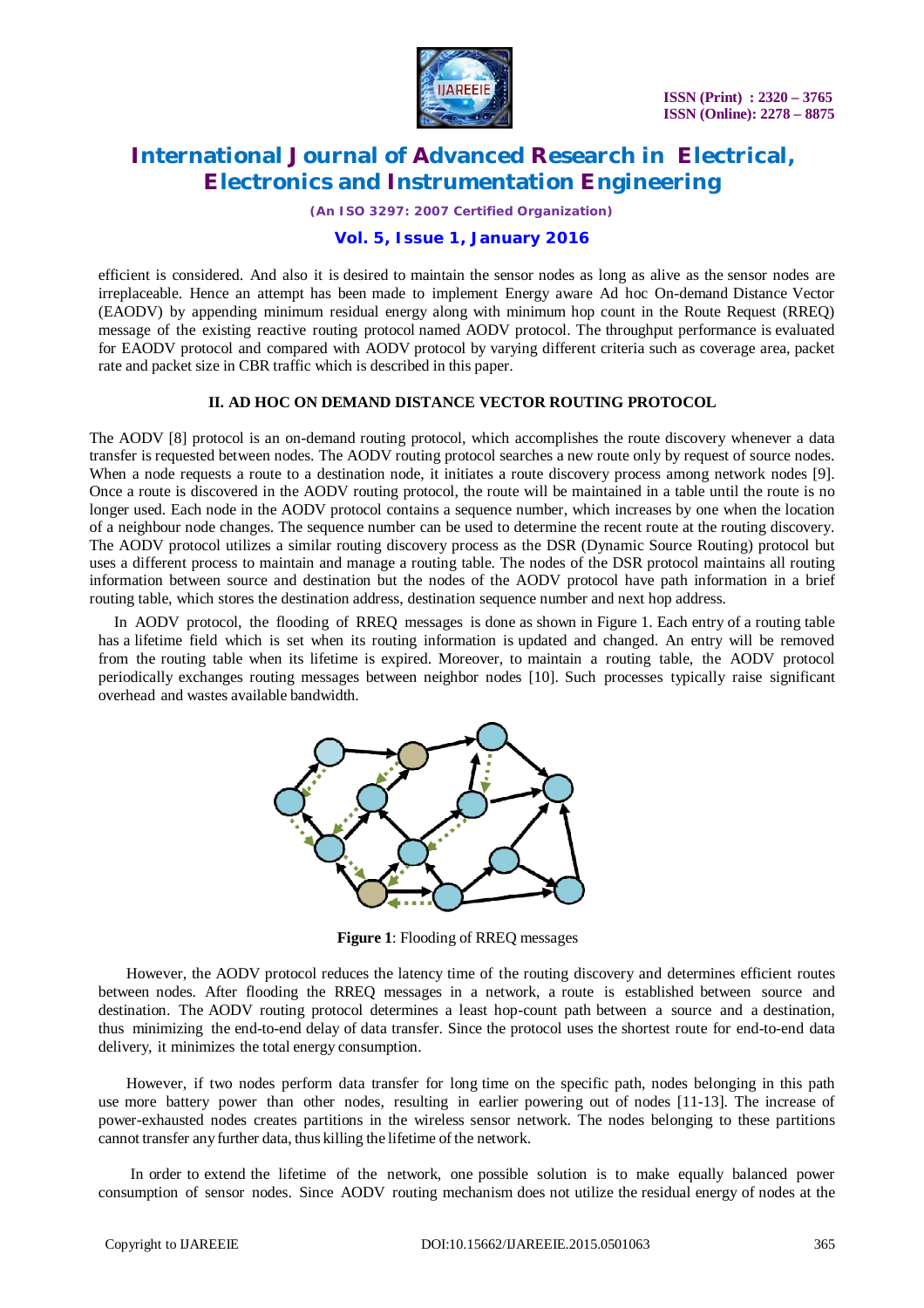

*(An ISO 3297: 2007 Certified Organization)*

### **Vol. 5, Issue 1, January 2016**

routing setup, and since it considers only routing hop count as a distance metric, such unbalanced node energy consumptions occurs. Hence, energy efficient routing algorithm is developed [14] by considering both node hopcount and node energyconsumption.

#### **III. DYNAMIC POWER MANAGEMENT**

The problem of power consumption can be approached from two angles: one is to develop energy-efficient communication protocols (self-organization, medium access and routing protocols).The other is to identify activities in the networks that are both wasteful and unnecessary and mitigate their impact. Most inefficient activities are, however, results of non-optimal configurations in hardware and software components. A dynamic power management (DPM) strategy ensures that power is consumed economically. The strategy can have a local or global, or both. A local DPM strategy aims to minimize the power consumption of individual nodes by providing each system with amount of power that is sufficient to carry out a task at hand. When there is no task to be processed, the DPM strategy forces some of the systems to operate at the most economical power mode or puts them into a sleeping mode. A global DPM strategy attempts to minimize the power consumption of the overall network by defining a network-wide sleeping state. There are different ways to achieve this goal. One way is to let individual nodes define their own sleeping schedules and share these schedules with their neighbors to enable a coordinated sensing and an efficient inter-node communication. This is called synchronous sleeping. The problem with this approach is that neighbors need to synchronize time as well as schedules and the process is energy intensive. Another way is to let individual nodes keep their sleeping schedules to themselves; and a node that initiates a communication should send a preamble until it receives an acknowledgment from its receiving partner. This approach is known as asynchronous sleeping schedule and avoids the needs to synchronize schedules. But it can have a latency side-effect on data transmission. Once the design time parameters are fixed, a dynamic power management (DPM) strategy attempts to minimize the power consumption of the system by dynamically defining the most economical operation conditions. This condition takes the requirements of the application, the topology of the network, and the task arrival rate of the different subsystems into account. Whereas there are different approaches to a DPM strategy, they can be categorized in one of the following three approaches:

- 1. Dynamic operation modes.
- 2. Dynamic scaling.
- 3. Task Scheduling

#### **IV. RESULT ANALYSIS**

The model of wireless sensor network using AODV and EAODV protocol is simulated by using ns-2 [15]. The simulation model is performed for 11 nodes by considering the coverage area of  $773\times571(m^2)$  and simulation time of 100 seconds. The traffic model considered in the simulation is UDP/CBR traffic model. Size of data packet in CBR traffic is varied from 64 to 500 bytes, packet rate varies from 25 to 500k packets/sec and maximum no. of packets in queue is varied from 1 0 0 packets. Each sensor node in the network is assumed to have an initial energy level of 0.5 Joules. A node consumes the energy power of 175mW on packet transmission and energy power of 175mW on packet reception.



Fig2: Snapshot of the simulation in NAM for 11 mobile nodes.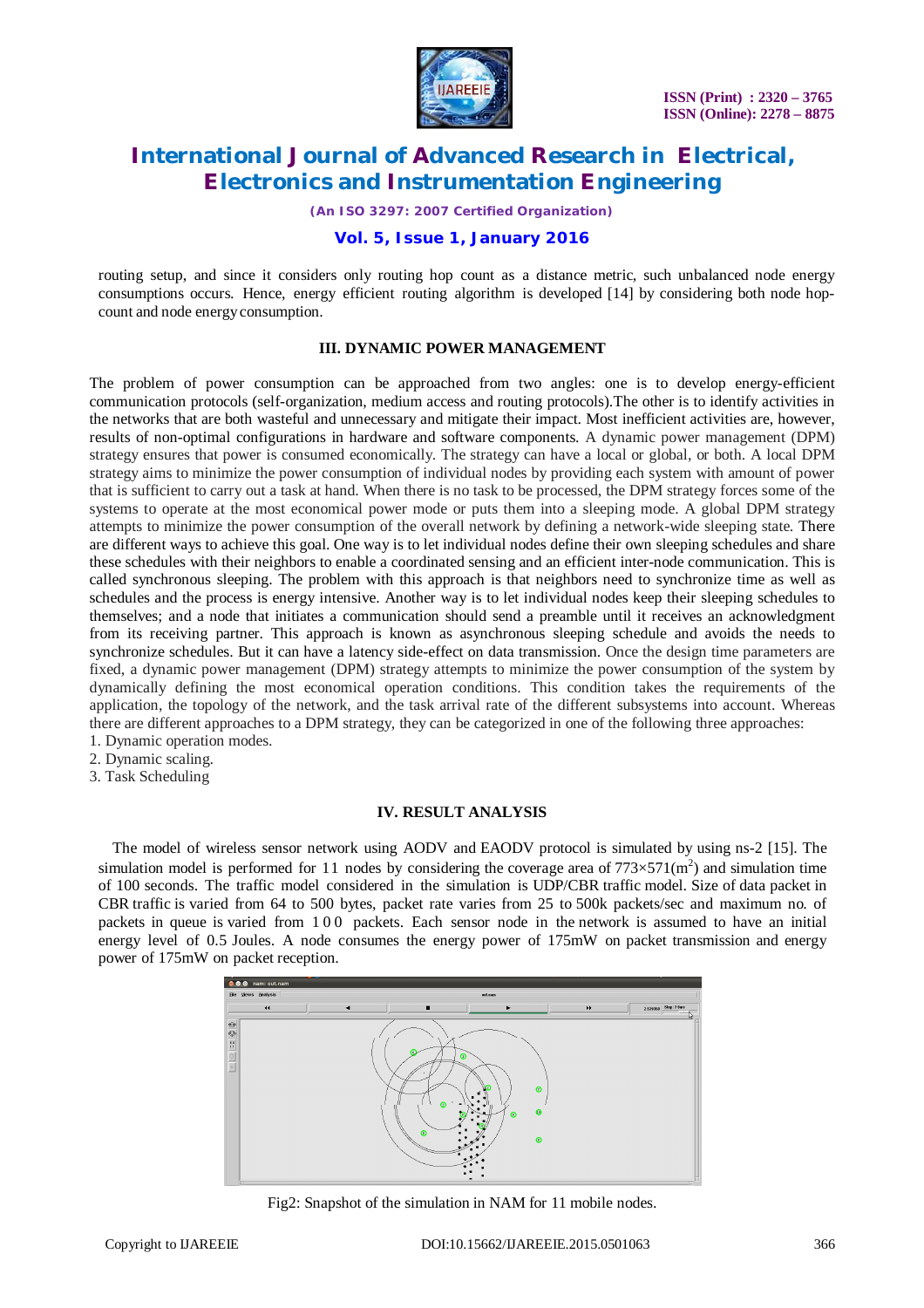

*(An ISO 3297: 2007 Certified Organization)*

### **Vol. 5, Issue 1, January 2016**



Fig3: Snapshot of the simulation in NAM for 11 mobile nodes.



Fig4: Snapshot of the simulation in NAM for 11 mobile nodes.



### Fig5: Snapshot of the simulation in NAM for 11 mobile nodes.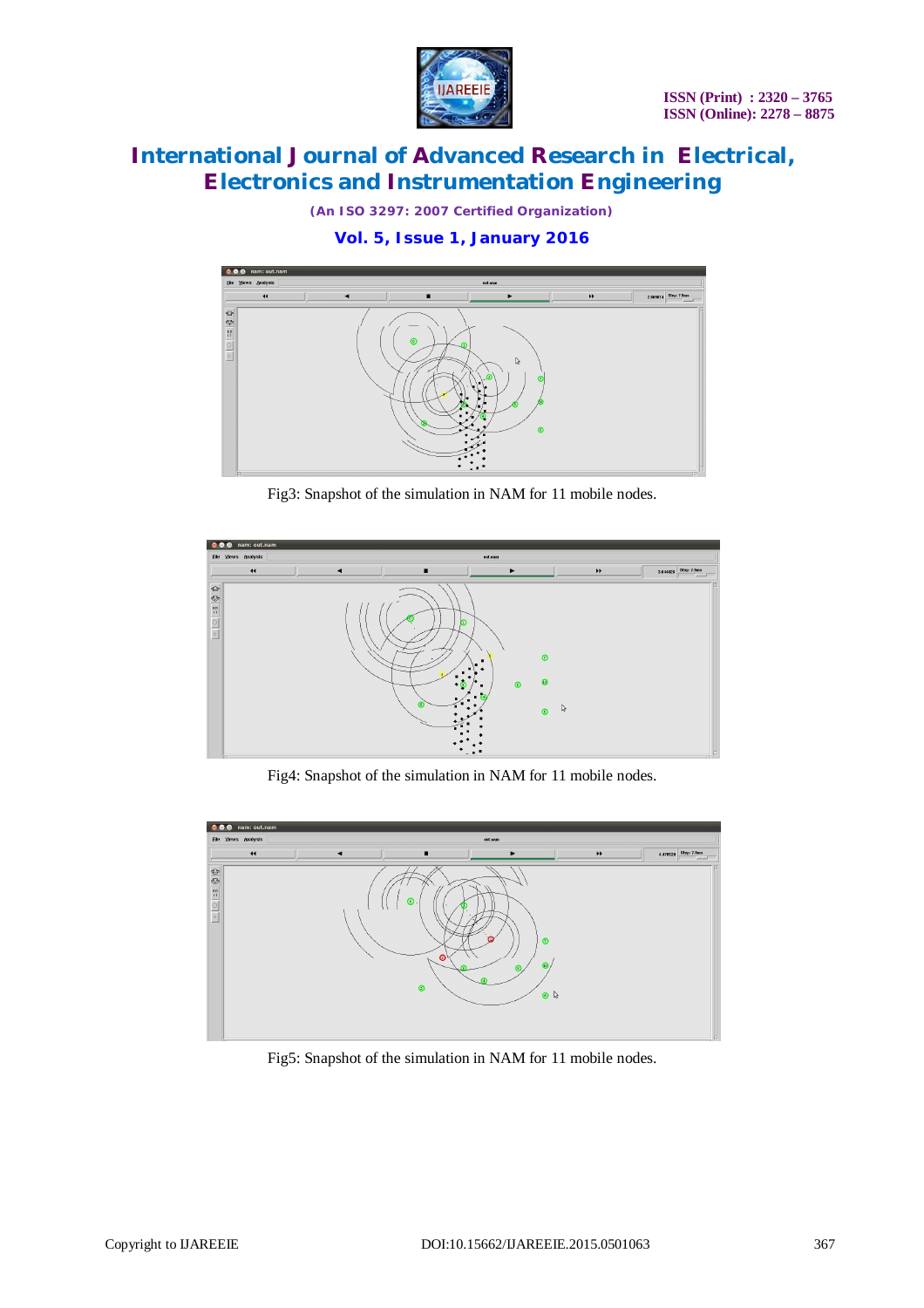

*(An ISO 3297: 2007 Certified Organization)*

**Vol. 5, Issue 1, January 2016**



Fig6: Snapshot of the simulation in NAM for 11 mobile nodes.



Fig7: Snapshot of the simulation in NAM for 11 mobile nodes.



Fig8: Snapshot of the simulation in NAM for 11 mobile nodes.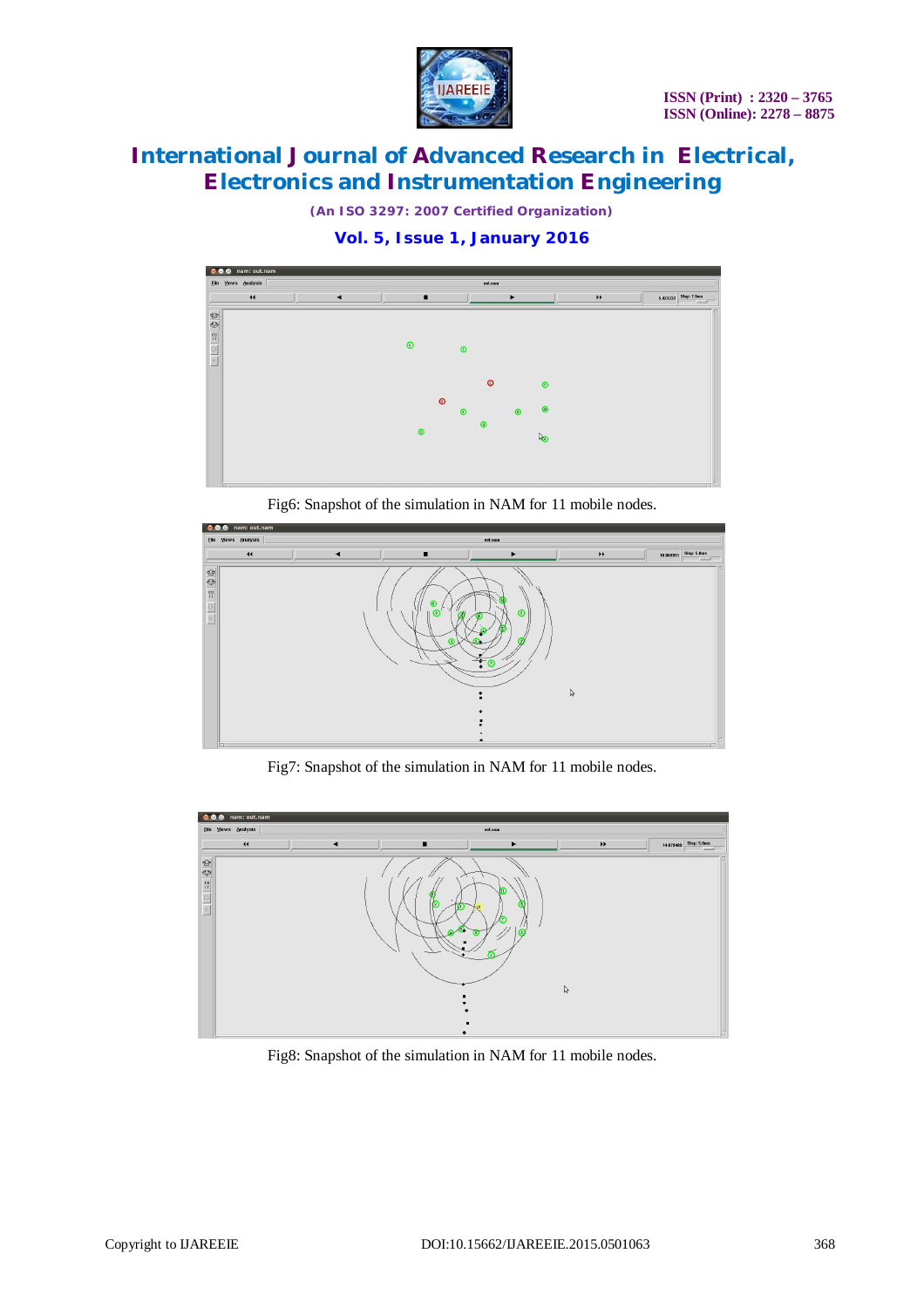

*(An ISO 3297: 2007 Certified Organization)*

### **Vol. 5, Issue 1, January 2016**



Fig9: Snapshot of the simulation in NAM for 11 mobile nodes.



Fig10: Snapshot of the simulation in NAM for 11 mobile nodes.



Fig11: Throughput analysis with packet sent and receive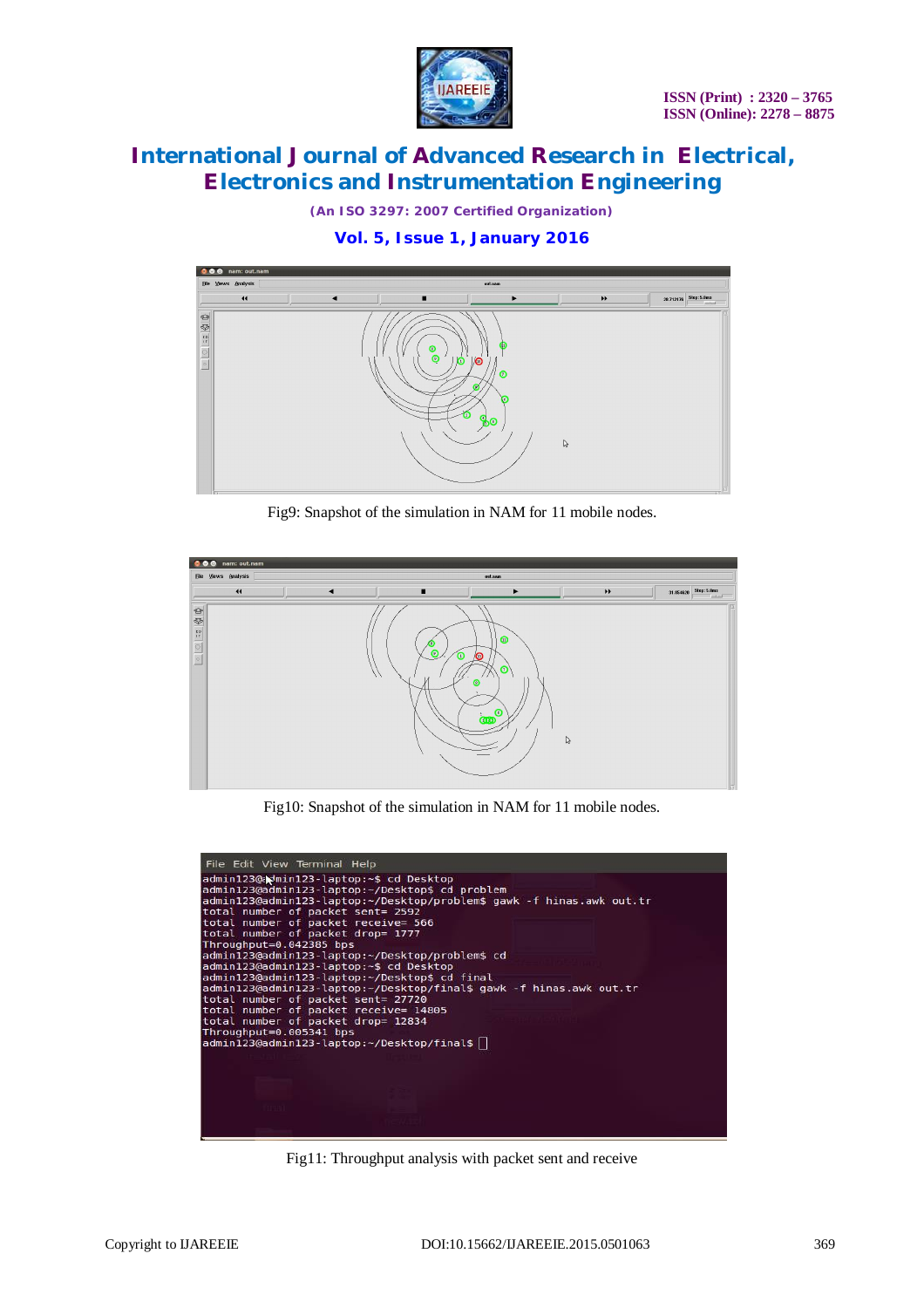

*(An ISO 3297: 2007 Certified Organization)*

**Vol. 5, Issue 1, January 2016**



Fig12: Throughput analysis with packet sent and receives

#### **IV. CONCLUSION & FUTURE WORK**

Energy efficient Ad hoc On-demand Distance Vector (EAODV) is thus a decentralized energy aware routing protocol which can be implemented for wireless sensor networks by using ns-2. EAODV uses the residual energy along with the hop count. It extends network lifetime by arranging almost all nodes to involve in data transfer. By varying the packet size, packet rate, coverage area and no. of maximum of packets in queue length and packet rate in the simulation, the throughput performance of WSN by using the AODV and EAODV is analyzed and compared for 50 nodes with the simulation time of 20 seconds and coverage area of  $400x4400$  (m<sup>2</sup>). From the simulation results it can be concluded that the throughput performance of EAODV is much better than the AODV routing protocol. The throughput of the EAODV routing is 40-65% higher than the AODV routing. Thus EAODV can be implemented with the improved routing performance in terms of throughput

#### **REFERENCES**

- [1] Pallavi S. Katkar and Prof. (Dr.) Vijay R. Ghorpade" A Survey on Energy Efficient Routing Protocol forWireless Sensor Networks" (IJCSIT) International Journal of Computer Science and Information Technologies, Vol. 6 (1) , 2015, 81-83.
- [2] Samira Kalantary and Sara Taghipour " A survey on architectures, protocols, applications, and management in wireless sensor networks" Journal of Advanced Computer Science & Technology, 3 (1) (2014) 1-11
- [3] Zain ul Abidin Jaffri and Sundas Rauf" A Survey on "Energy Efficient Routing Techniques in Wireless Sensor Networks Focusing On Hierarchical Network Routing Protocols" International Journal of Scientific and Research Publications, Volume 4, Issue 2, February 2014 1 ISSN 2250-3153
- [4] Ms.Pallavi R ,Shreya Animesh ,Preetesh Shivam ,Raghunandana Alse Airody and Niraj Kumar Jha" Energy Conservation in Wireless Sensor Networks Using Data Reduction Approaches: A Survey" International Journal of Computational Engineering Research,Vol, 03,Issue, 4 April 2013.
- [5] Er. Palwinder kaur and Anand Nayyar" Conceptual representation and Survey of Dynamic Power Management (DPM) in Wireless Sensor Network" International Journal of Advanced Research in Computer Science and Software Engineering Volume 3, Issue 3, March 2013.

[6] Edwin Prem Kumar Gilbert, Baskaran Kaliaperumal, and Elijah Blessing Rajsingh" Research Issues in Wireless Sensor Network Applications: A Survey" International Journal of Information and Electronics Engineering, Vol. 2, No. 5, September 2012.

[7] Zahra Rezaei and Shima Mobininejad" Energy Saving in Wireless Sensor Networks" International Journal of Computer Science & Engineering Survey (IJCSES) Vol.3, No.1, February 2012.

[8] Yoash Levron, Doron Shmilovitz, and Luis Martínez-Salamero" A Power Management Strategy for Minimization of Energy Storage Reservoirs in Wireless Systems With Energy Harvesting" IEEE transaction on circuit and system-I regular papers, vol.58, no.3, march 2011.

[9] M Pandey and S. Verma,(2011) "Performance Evaluation of AODV for different Mobility Conditions in WSN," International Conference on multimedia, Signal Processing and Communication Technologies, pp.240-243 IEEE 2011.

[10] D. Y. Kwon, et al., (2009) "A Potential Based Routing Protocol for Mobile Ad hoc networks," presented at the 11th IEEE International Conference on high Performance Computing and Communication, Seoul, Korea, 2009.

[12] L. Lin, et al., (2005) "Asymptotically Optimal Power aware routing for multihop Wireless Ad-hoc Networks with Renewable Energy Sources," in 24th Joint Annual conference of the IEEE Computer and communications Socities, Miami, FL, USA, pp.1262-127.

<sup>[11]</sup> B. Zhang and H. T. Mouftan, (2006) "Energy-aware on – demand routing protocols for wireless ad hoc networks," Wireless Networks, vol. 12, pp. 481-494.